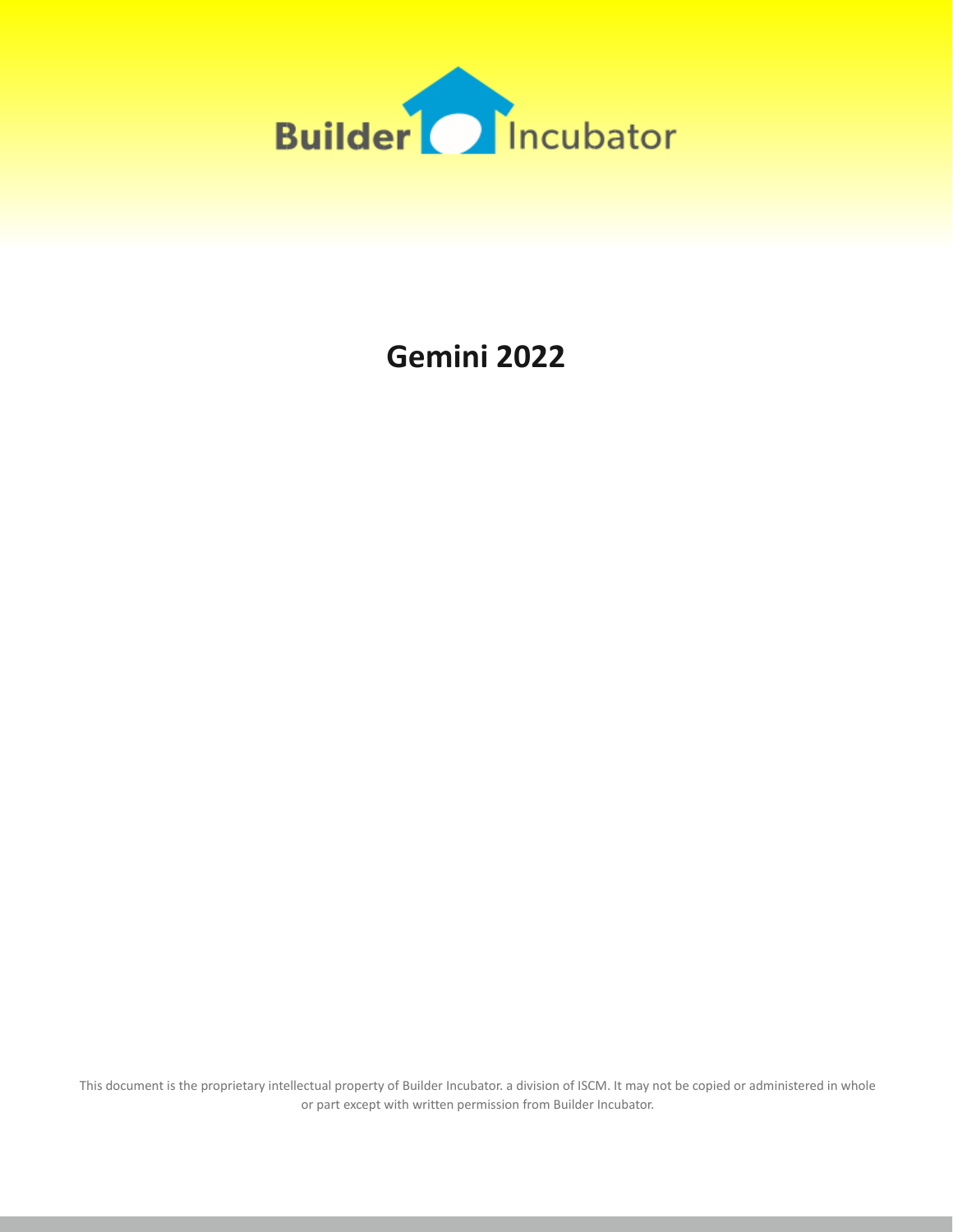

## Released Dec-2021 Release: Gemini 2022a Version: 2022.01.2112.041

#### **Copy-Paste password**

Software Report: APEGB-27a

Added the ability to COPY and PASTE a user's password when logging into Gemini. This is designed to assist builders with transitioning to a more complex password configuration.

## **View password**

Software Report: APEGB-27b

Added the ability to VIEW a password to confirm you have entered the password correctly. Click the icon immediately to the right of the password field to view your password. Unclick to mask the password.

| Company Login             |                          | $\times$              |
|---------------------------|--------------------------|-----------------------|
|                           | <b>Astor Homes</b>       |                       |
| User Name:                | supervisor               |                       |
| Password:                 |                          | <b>Reset Password</b> |
| Date:                     | ₩<br>11/30/21            |                       |
|                           | OK                       | Cancel                |
|                           |                          |                       |
| <b>Company Login</b><br>Θ |                          | X                     |
|                           | <b>Astor Homes</b>       |                       |
| User Name:                | supervisor               |                       |
| Password:                 | *ujMBh^5rd#4<br>$\bf{O}$ | <b>Reset Password</b> |
| Date:                     | 鱛<br>11/30/21            |                       |
|                           |                          |                       |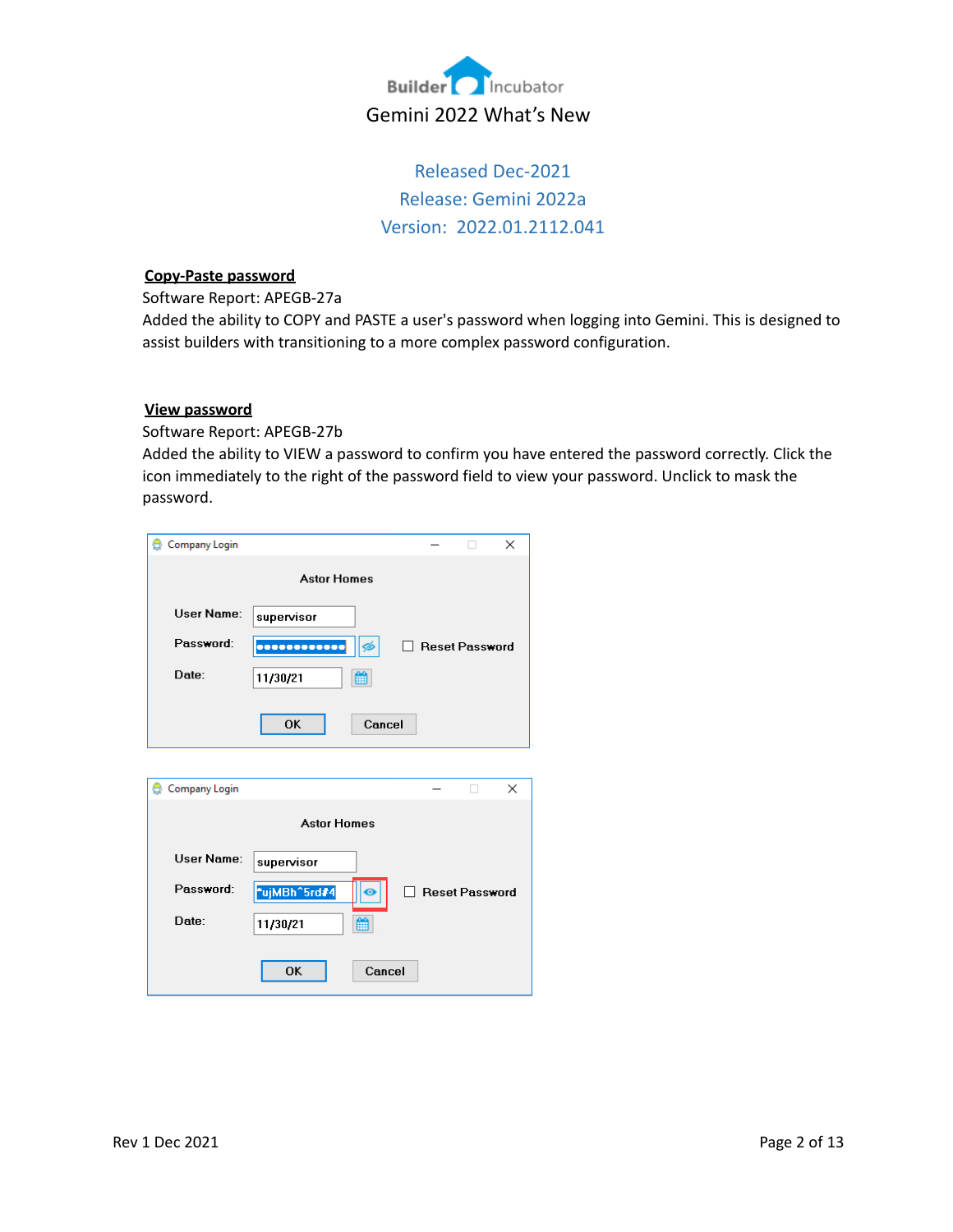

#### **Invoke Complex Password**

Software Report: APEGB-27c

Builder customers can now choose to invoke complex password requirements. Contact our office if you would like to turn ON this feature. There is no additional cost and we strongly encourage all customers to increase their password security.

When complex passwords are turned on users will be required to update their passwords to match or exceed the following complexity requirements.

- Minimum of 8 characters
- One upper case (A-Z)
- One lower case (a-z)
- One number (0-9)
- One special character

|                                                                                                      | <b>Password Check Failed</b>                                                                                                                                                                                                                                              |
|------------------------------------------------------------------------------------------------------|---------------------------------------------------------------------------------------------------------------------------------------------------------------------------------------------------------------------------------------------------------------------------|
| $\times$<br>$\Box$<br>Company Login<br><b>Astor Homes</b>                                            | Password does not comply with required password parameters.<br>. The password does not have an upper case character.<br>• The password does not have a special character.<br>• The password does not have a number.                                                       |
| User Name:<br>supervisor<br>Password:<br><b>Reset Password</b><br>,,,,,,,,<br>Date:<br>m<br>12/06/21 | The password must be at least 8 characters long.<br>The password must also contain at least:<br>One upper case character (A - Z)<br>One lower case character (a - z)<br>One number $(0 - 9)$<br>One special character (! " # \$ % & ( ) * + - ; < = > ? @ [ \ ] ^ _{ } ~) |
| <b>OK</b><br>Cancel                                                                                  | OK                                                                                                                                                                                                                                                                        |

## **User can update their Password**

Software Report: APEGB-27d

When a builder customer invokes complex passwords. Each individual user will have the ability to update their own passwords upon their next login.

| User Name:           | Supervisor             |        |
|----------------------|------------------------|--------|
|                      |                        |        |
| <b>Old Password:</b> |                        |        |
| New Password:        |                        |        |
| Confirm Password:    |                        |        |
|                      |                        | Cancel |
|                      | <b>Change Password</b> |        |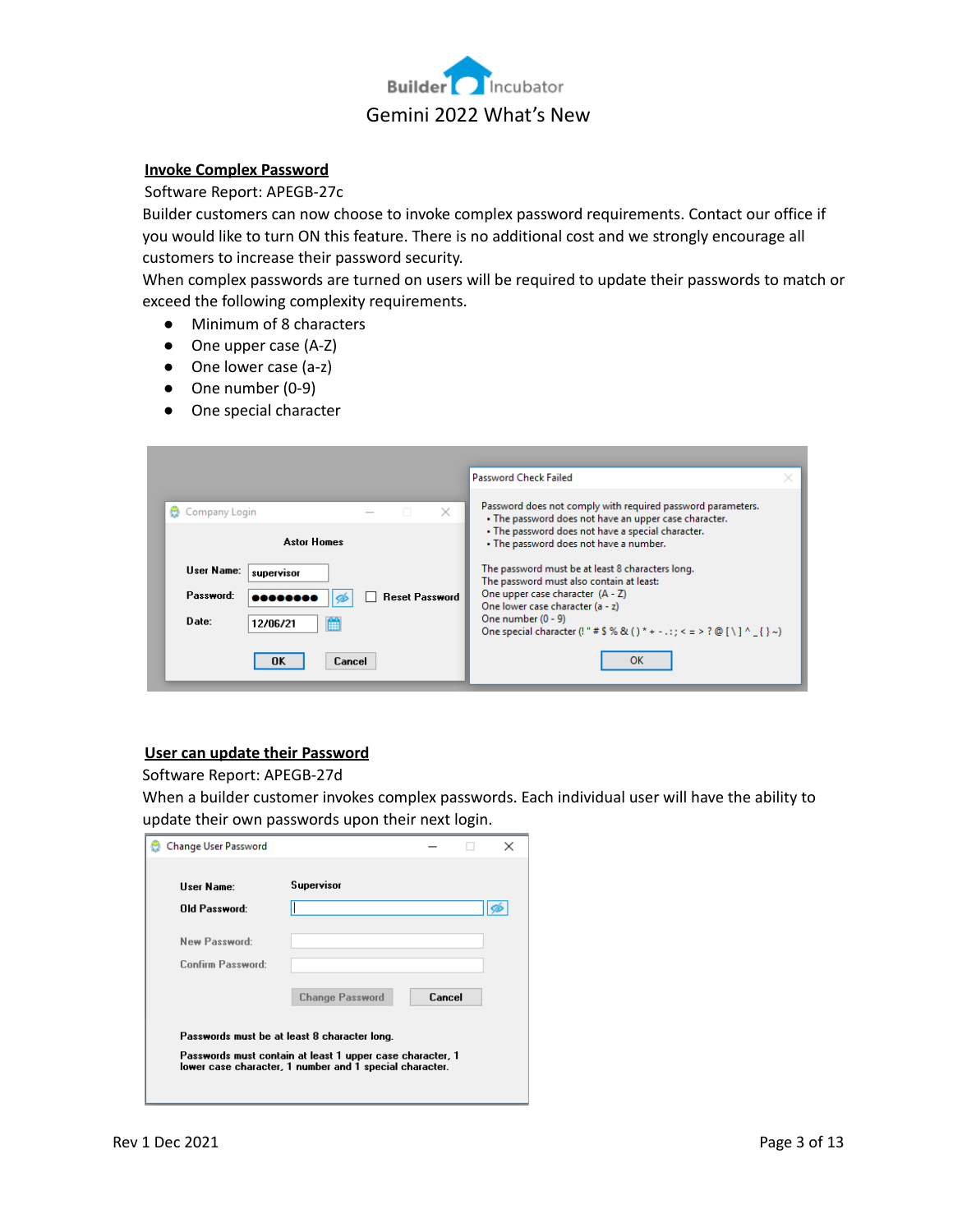

## **E-Filing for 1099**

Software Report: GEM-162

The E-Filing format has been updated for all 1099 types (1099-NEC, Rents, Other Income, Medical & Health, Proceeds Attorney)

## **Payroll-ACH modifications**

Software Report: GEM-161

Added a new configuration check box to the ACH-Direct Deposit to enable configurations required by certain banks.

| ACH will be Changed                | $\Box$<br>$\mathbf{z}$<br>--    |
|------------------------------------|---------------------------------|
| Batch Header Company Name:         | <b>Astor Homes</b>              |
| <b>Batch Header Company EIN:</b>   | (From Configuration)            |
| <b>Bank Routing (Offset PPD):</b>  | Account #:                      |
| Immediate Origin Routing Prefix:   |                                 |
| Immediate Origin Routing Number:   |                                 |
| Immediate Origin Name:             | <b>Astor Homes</b>              |
| Immediate Destination Routing #:   | Record Type 5-8                 |
| <b>Immediate Destination Name:</b> |                                 |
| <b>Batch Routing Number:</b>       |                                 |
| <b>ACH Filename:</b>               | $\ldots$                        |
| <b>Bank Login String:</b>          |                                 |
|                                    |                                 |
| <b>Bank Defined FIN Prefix:</b>    | <b>Create Offset PPD Record</b> |
| <b>Bank Defined Service Class:</b> | <b>Include CR/LF</b><br>220     |
|                                    | OK<br>Cancel                    |

#### **PO Legal Text**

Software Report: GEM-160

We made a change to the PO Legal Text field at the Add/Edit PO. When creating a new purchase order with a vendor that does not have a DEFAULT LEGAL TEXT setting the legal text field will always remain blank unless specifically selected by the user.

## **Printing 1099-NEC**

Software Report: GEM-159 The 1099-NEC changed to allow 3 per page. This has been updated.

## **SSL improve error reporting**

Software Report: GEM-157 Improved error reporting logic between the Gemini program and the WebPortal.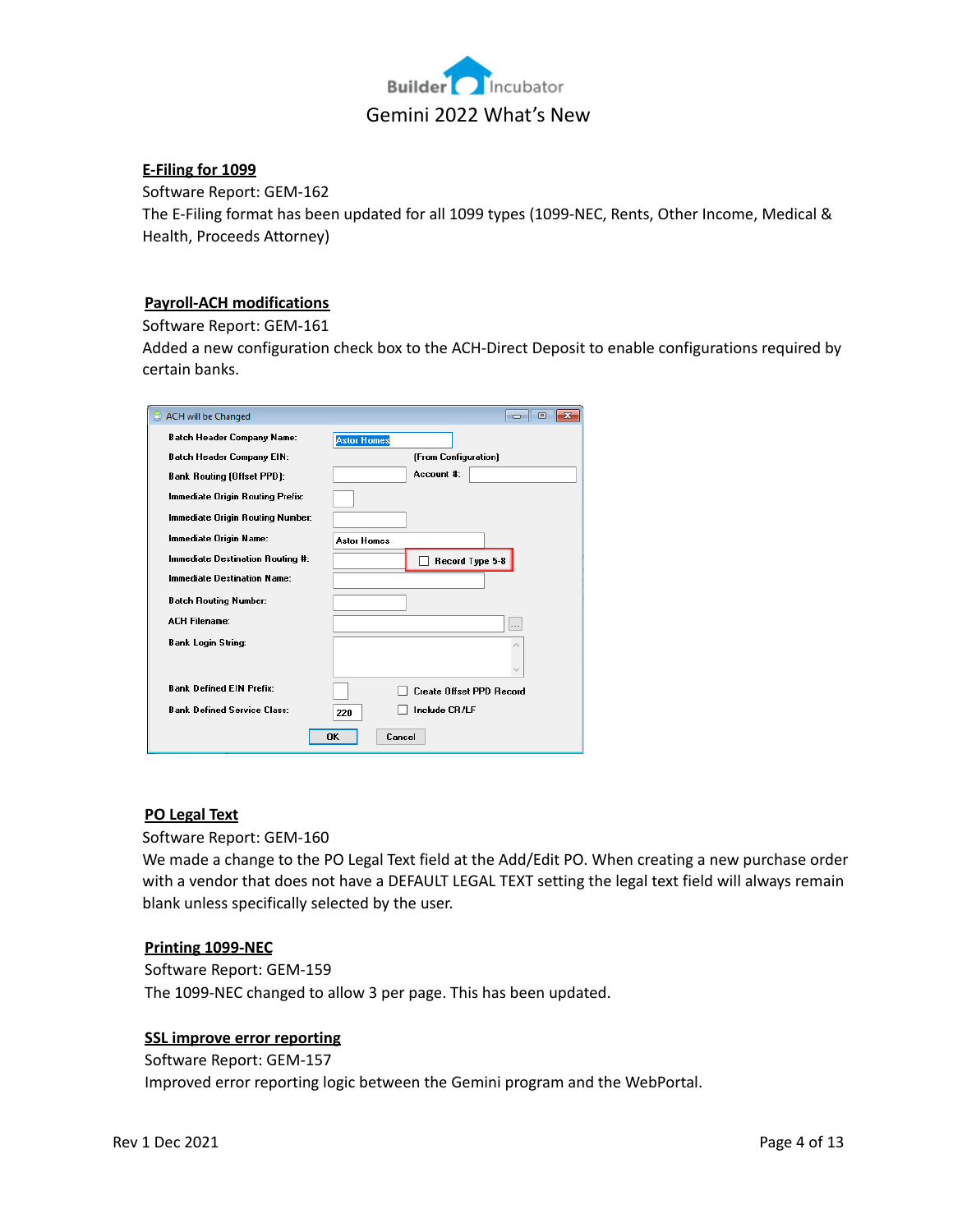

## **Added DOC and DUE DATE columns to the Add/Edit AP Invoice window**

## Software Report: GEM-156

Added the DOC DATE and the DUE DATE to the Add/Edit AP browse list.

|         | Add/Edit AP Invoices              |  |      |           |                       |                                           |  |                 |             | $\mathbf{x}$<br>$\Box$<br>$\Box$ |
|---------|-----------------------------------|--|------|-----------|-----------------------|-------------------------------------------|--|-----------------|-------------|----------------------------------|
| Vendor: |                                   |  | یر   |           | <b>Reverse Posted</b> | Load Recurring                            |  | Receive PO      |             |                                  |
|         | Batch Type<br>Vendor<br>Post Date |  | Name | Invoice # |                       | Invoice Amount Pay Code Ref Code Doc Date |  | <b>Due Date</b> | Description |                                  |
|         |                                   |  |      |           |                       |                                           |  |                 |             |                                  |
|         |                                   |  |      |           |                       |                                           |  |                 |             |                                  |
|         |                                   |  |      |           |                       |                                           |  |                 |             |                                  |

## **Update Job table after job is ARCHIVED**

Software Report: GEM-155

When a job is archived via PSClient the Gemini job is also updated to reflect the archive was completed, when, and by whom.

| Changing Job ASG100 - ASG100-Smith-Alaf                                                     |                                  |  |  |  |  | $\mathbf{x}$<br>$\Box$<br>$\overline{\phantom{a}}$ |
|---------------------------------------------------------------------------------------------|----------------------------------|--|--|--|--|----------------------------------------------------|
| General Additional Legal User Val Loan Q/E Val Comments PO Notes Bal Sheet Liens N.T.O. Web |                                  |  |  |  |  |                                                    |
|                                                                                             |                                  |  |  |  |  |                                                    |
|                                                                                             | Job has been Archived in Portal  |  |  |  |  |                                                    |
| Archived Date/Time:                                                                         | December 03, 2021 at 06:33:51 PM |  |  |  |  |                                                    |
| Archived By:                                                                                | Supervisor                       |  |  |  |  |                                                    |
|                                                                                             |                                  |  |  |  |  |                                                    |
|                                                                                             |                                  |  |  |  |  |                                                    |
|                                                                                             |                                  |  |  |  |  |                                                    |
|                                                                                             |                                  |  |  |  |  |                                                    |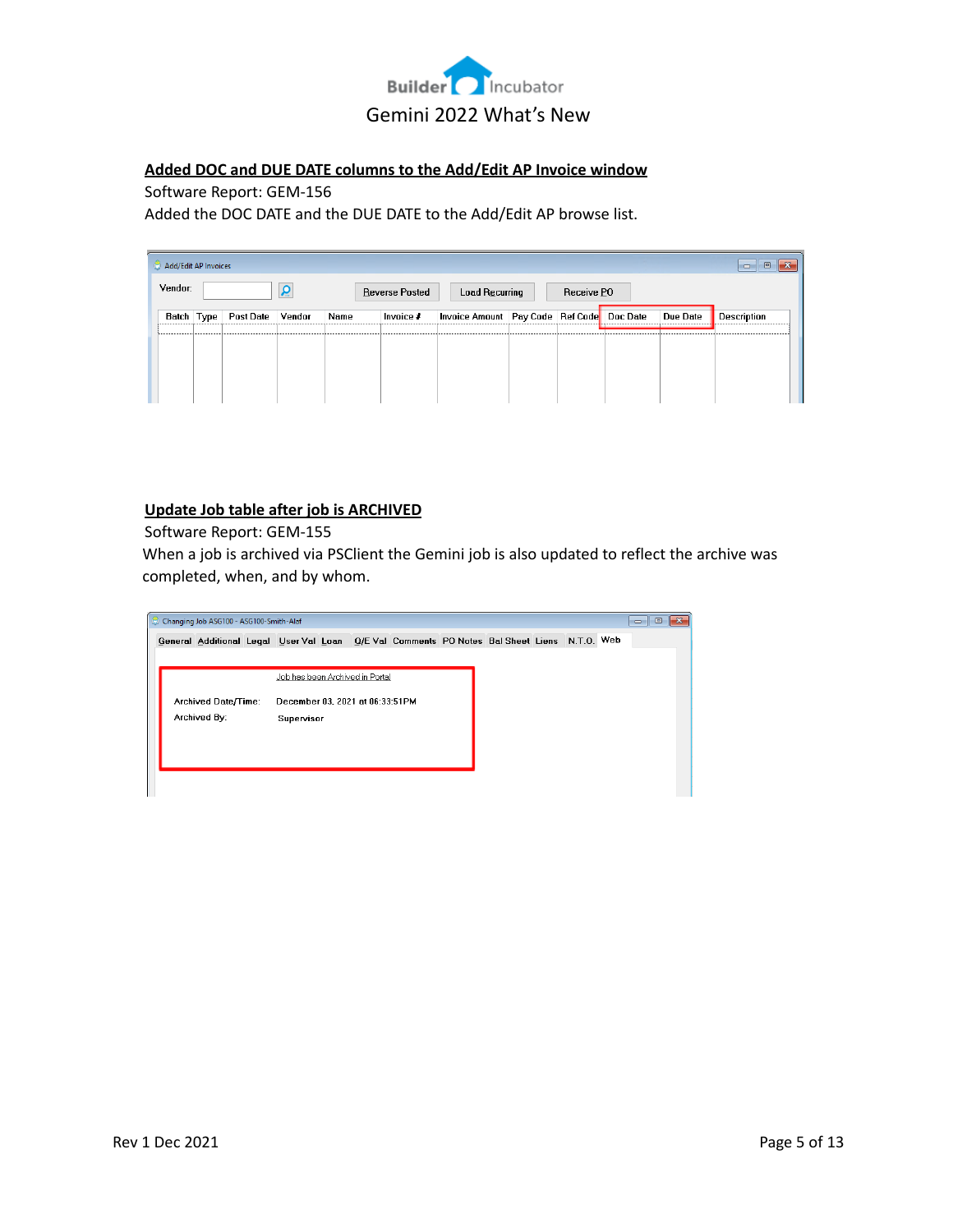

## **Doc Management logic added to Gemini Job Project**

Software Report: GEM-153

Added controls to the Gemini PROJECT CODE to indicate if the project should be displayed in the WebPortal. The PROJECT CODE organizes the job documents that are viewed by vendors and field personnel. Each individual job folder is located under each related PROJECT CODE. Therefore we wanted to provide the ability to control which projects are displayed.

|            | Project Description    |            |            |  |  |  |
|------------|------------------------|------------|------------|--|--|--|
| Project    | <b>Description</b>     | Portal     |            |  |  |  |
|            |                        | Incl       | Show       |  |  |  |
| <b>ASG</b> | <b>Astor Gardens</b>   | <b>YES</b> | <b>YES</b> |  |  |  |
| CCP        | <b>Concord Pointe1</b> | <b>YES</b> | <b>YES</b> |  |  |  |
| <b>ECR</b> | Echo Ranch             | <b>YES</b> | <b>YES</b> |  |  |  |
| <b>MHN</b> | <b>Morning Haven</b>   |            |            |  |  |  |
| SVB        | <b>Silver Brook</b>    | <b>YES</b> | <b>YES</b> |  |  |  |
| <b>TES</b> | <b>Test Project</b>    |            |            |  |  |  |
| Project:   |                        |            |            |  |  |  |

Additionally we added the "ALLOW EDIT" check box to ensure there are no unintentional changes to the Project Description and the other attributes.

Checking ON the ALLOW EDIT will activate the menu and also present a caution message regarding changes in the Web Portal.

| Job Cost Project Codes |                       | $\mathbf{x}$<br>$\Box$<br>$\overline{\phantom{0}}$ | Job Cost Project Codes |                      | $\begin{array}{c c c c c c} \hline \multicolumn{3}{c }{\mathbf{C}} & \multicolumn{3}{c }{\mathbf{X}} \end{array}$ |
|------------------------|-----------------------|----------------------------------------------------|------------------------|----------------------|-------------------------------------------------------------------------------------------------------------------|
|                        | $\Box$ Allow Edit     | <b>Deleted</b><br>□                                |                        | $\Box$ Allow Edit    | $\Box$<br><b>Deleted</b>                                                                                          |
| Project:               | ASG                   |                                                    | Project:               | ASG                  |                                                                                                                   |
| Description:           | <b>Astor Gardens</b>  |                                                    | Description:           | <b>Astor Gardens</b> |                                                                                                                   |
| <b>Bank Account:</b>   | 1012010               | ₽                                                  | <b>Bank Account:</b>   | 1012010              | $\mathbf{Q}$                                                                                                      |
|                        | $\vee$ Include In Web |                                                    |                        | ⊠<br>Include In Web  |                                                                                                                   |
|                        | $\vee$ Show In Portal |                                                    |                        | ⊠<br>Show In Portal  |                                                                                                                   |
|                        | OK<br>Cancel          |                                                    |                        | Cancel<br>OK         |                                                                                                                   |
|                        |                       |                                                    |                        |                      |                                                                                                                   |
|                        |                       |                                                    |                        |                      |                                                                                                                   |
|                        |                       |                                                    |                        |                      |                                                                                                                   |

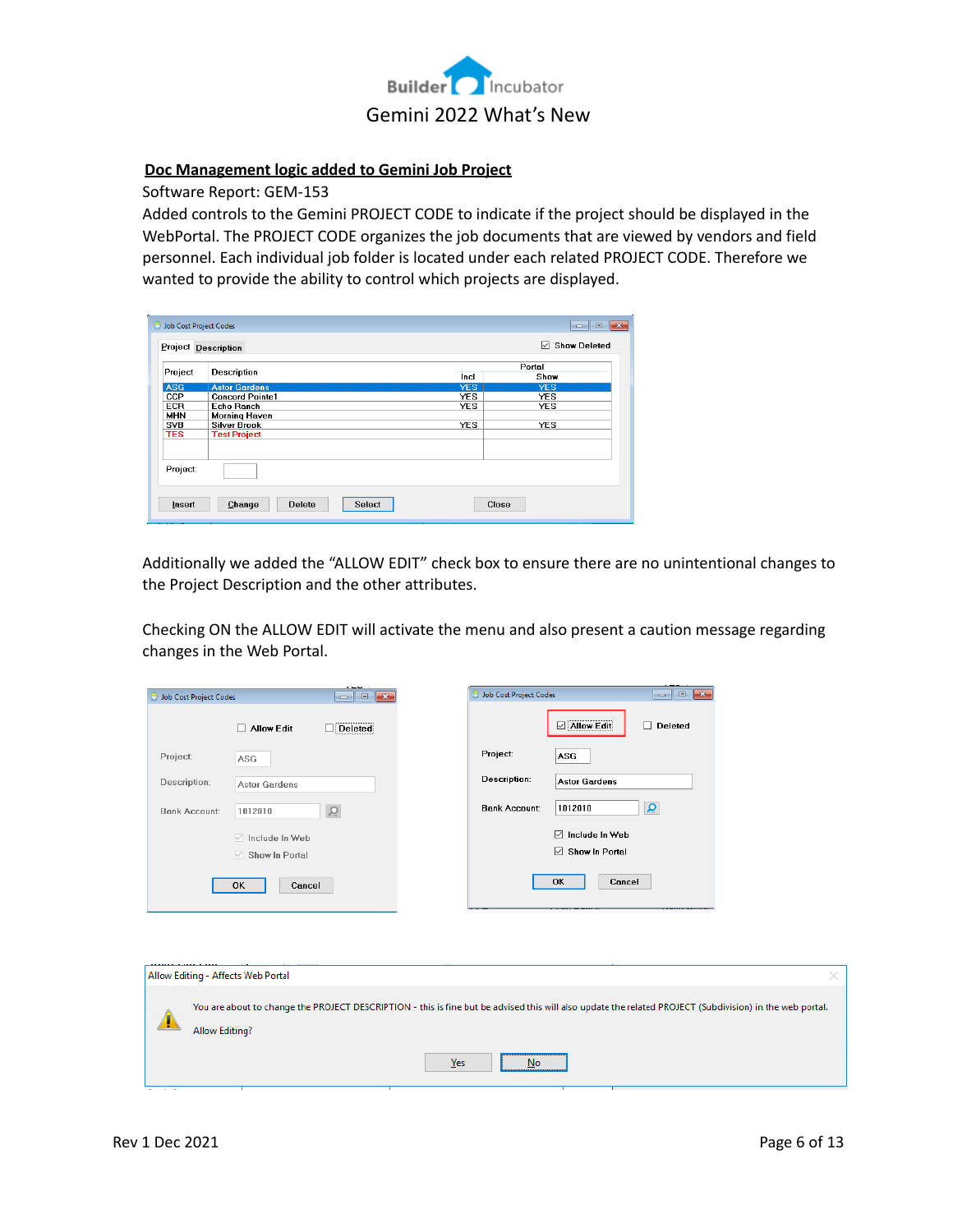

## **Added the DELETE and MARKED AS DELETED to the User Maintenance window**

Software Report: GEM-151

Added the ability to "MARK AS DELETED" in Gemini User Maintenance. The Gemini User Maintenance module also controls aspects of how the WebPortal users are connected in GEM-PSC-WEB.

| User Will Be Changed | -- 0                                                                                             |  |  |  |  |  |  |  |  |
|----------------------|--------------------------------------------------------------------------------------------------|--|--|--|--|--|--|--|--|
|                      | <b>General Security Inherit</b>                                                                  |  |  |  |  |  |  |  |  |
| User Name:           | <b>Deleted</b><br><b>BobR</b>                                                                    |  |  |  |  |  |  |  |  |
| Password:            | ********                                                                                         |  |  |  |  |  |  |  |  |
| Initials:            | <b>RR</b>                                                                                        |  |  |  |  |  |  |  |  |
| Name for Fax:        | <b>Bob Bichards</b>                                                                              |  |  |  |  |  |  |  |  |
| E-Mail Address:      | bob.richards@buildername.com                                                                     |  |  |  |  |  |  |  |  |
| Superintendent:      | (for PO Draft)<br>ρ                                                                              |  |  |  |  |  |  |  |  |
|                      | <b>Allow Prior Period Entries</b>                                                                |  |  |  |  |  |  |  |  |
|                      | <b>☑ Restrict User Access</b>                                                                    |  |  |  |  |  |  |  |  |
|                      | Allow User Time Card Entry                                                                       |  |  |  |  |  |  |  |  |
|                      | Passwords must be at least 8 character long.                                                     |  |  |  |  |  |  |  |  |
|                      | Passwords must contain at least 1 upper chase character, 1<br>lower case character and 1 symbol. |  |  |  |  |  |  |  |  |
|                      | OK<br>Cancel                                                                                     |  |  |  |  |  |  |  |  |

|                  |        |            |          |                 | <b>Show Deleted</b><br>☑ |
|------------------|--------|------------|----------|-----------------|--------------------------|
| <b>User Name</b> | Active | Restricted | Password | <b>Unposted</b> |                          |
| Adam             | N      | Y          | Y        |                 |                          |
| <b>BobR</b>      | N      | Ÿ          | Υ        |                 |                          |
| Darrel           | N      | N          | Y        |                 |                          |
| Dave             | N      | Υ          | Y        |                 |                          |
| Dominique        | N      | Υ          | Y        |                 |                          |
| JJ               | N      | Y          | Y        |                 |                          |
| John             | N      | N          | Y        |                 |                          |
| Office           | N      | Y          | Y        |                 |                          |
| OfficeAdmin      | N      | N          | Y        |                 |                          |
| Paul             | N      | v          | Y        |                 |                          |
| Prosoft          | N      | N          | Y        | GL. AP          |                          |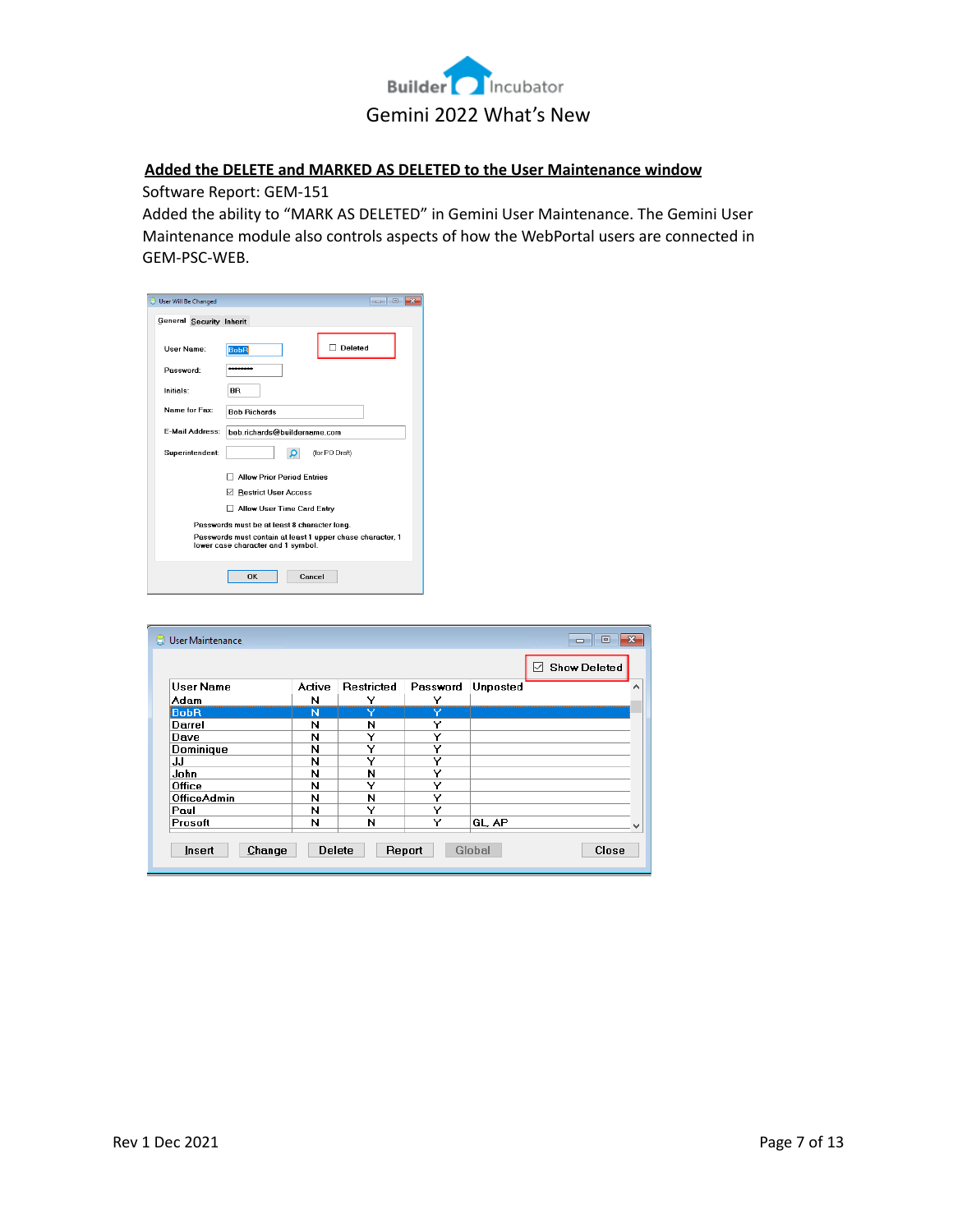

## **Added a Pop Up MARK ALL logic to the Categories**

Software Report: GEM-149

Added a MARK method when selecting the Cost Code CATEGORY. This has been added to all Job Reports that utilize the CATEGORY filter. This makes it much easier to quickly select multiple categories.

| u | JC Category List | $\vert$ o $\vert$                                                                                  | x |
|---|------------------|----------------------------------------------------------------------------------------------------|---|
| x | Category         | Description                                                                                        |   |
|   | F                | Prof. Fees & Insurance                                                                             |   |
| × |                  | Land                                                                                               |   |
|   | м                | Material                                                                                           |   |
| x | N                | <b>Builder Costs</b>                                                                               |   |
|   | Ω                | Options                                                                                            |   |
| x | P                | <b>Permits &amp; Fees</b>                                                                          |   |
|   | R                | Revenue/Draws                                                                                      |   |
|   | s                | Subcontract                                                                                        |   |
|   | U                | Utilities                                                                                          |   |
|   | Insert<br>Mark   | <b>Select</b><br><b>Delete</b><br>Close<br>Change<br><b>Mark All</b><br><b>UnMark</b><br>Clear All |   |

## **CSS cleanup of AP Vendor List checkboxes**

Software Report: GEM-148

The Vendor Maintenance window required some CSS clean up to prevent certain check boxes from overlapping.

## **Added the vendor filter to the Add/Edit Purchase Order window**

## Software Report: GEM-147

Added the VENDOR FILTER to the ADD/EDIT Purchase Order browse list. Users can now filter the listed Purchase Orders based on a vendor filter - facilitating a faster PO marking method and used in conjunction with AUTO-PAY.

| Add/Edit PO Documents        |               |      |                                                    |              |                         |                         |   |                       |                           |                            |                 |                 | $\begin{array}{c c c c c c} \hline \multicolumn{3}{c }{\mathbf{C}} & \multicolumn{3}{c }{\mathbf{C}} & \multicolumn{3}{c }{\mathbf{X}} \\\hline \multicolumn{3}{c }{\mathbf{C}} & \multicolumn{3}{c }{\mathbf{C}} & \multicolumn{3}{c }{\mathbf{S}} \end{array}$ |  |
|------------------------------|---------------|------|----------------------------------------------------|--------------|-------------------------|-------------------------|---|-----------------------|---------------------------|----------------------------|-----------------|-----------------|------------------------------------------------------------------------------------------------------------------------------------------------------------------------------------------------------------------------------------------------------------------|--|
| <b>Eilters / Display</b>     |               |      |                                                    |              |                         |                         |   |                       |                           |                            |                 |                 |                                                                                                                                                                                                                                                                  |  |
| Doc Status:                  | ALL.          |      | $\checkmark$                                       |              | Vendor:                 | $\overline{\mathbf{Q}}$ |   |                       | Show Marked Only          |                            |                 |                 |                                                                                                                                                                                                                                                                  |  |
|                              |               |      |                                                    |              |                         |                         |   |                       |                           | <b>Vendor Filter:</b>      |                 |                 |                                                                                                                                                                                                                                                                  |  |
| <b>Vendor Status:</b>        | Submitted     |      | $\checkmark$                                       | $Job \neq$   |                         | ۄ                       |   | Date to Show:         | <b>Document Date</b>      |                            |                 |                 |                                                                                                                                                                                                                                                                  |  |
|                              |               |      |                                                    |              |                         |                         |   |                       |                           |                            |                 |                 |                                                                                                                                                                                                                                                                  |  |
|                              |               |      |                                                    |              |                         |                         |   |                       |                           |                            |                 |                 |                                                                                                                                                                                                                                                                  |  |
| X Document                   |               | BU D | v.                                                 |              | Add Vendor              | Document                |   | P Description         |                           |                            | Amount Pay Code | <b>Ref Code</b> |                                                                                                                                                                                                                                                                  |  |
| <b>ASG100-06090</b>          |               |      | $\overline{s}$                                     |              | APPL01                  | 11/22/21                |   | P tEST po             |                           | 150.00 B30                 |                 |                 |                                                                                                                                                                                                                                                                  |  |
| ASG101-06110                 |               |      | s                                                  |              | SAND01                  | 08/03/20                |   | P SURVEY-STAKE OUT    |                           | 115.00 B40                 |                 |                 |                                                                                                                                                                                                                                                                  |  |
| ASG101-06120                 |               |      | s.                                                 |              | SAND <sub>01</sub>      | 08/03/20                |   | P SURVEY-FORMBOARD    |                           | 143.75 B45                 |                 |                 |                                                                                                                                                                                                                                                                  |  |
| ASG101-06140                 |               |      | s                                                  |              | SAND01                  | 08/03/20                |   | P SURVEY - FINAL      |                           | 143.75 B55                 |                 |                 |                                                                                                                                                                                                                                                                  |  |
| ASG101-08110                 |               |      | $\overline{\mathbf{s}}$                            |              | <b>SIDS01</b>           | 08/03/20                |   | P LOT CLEARING        |                           | 230.00 C45                 |                 |                 |                                                                                                                                                                                                                                                                  |  |
| ASG101-08150                 |               |      | $\overline{\mathbf{s}}$                            |              | SIDS01                  | 08/03/20                |   | P SITE-ROUGH GRADE    |                           | 402.50 C70                 |                 |                 |                                                                                                                                                                                                                                                                  |  |
| ASG101-081501                |               |      | $\overline{\mathbf{s}}$                            |              | <b>SIDS01</b>           | 08/03/20                |   | P SITE-CUT DRIVEWAY   |                           | 287.50 C70                 |                 |                 |                                                                                                                                                                                                                                                                  |  |
| ASG101-08170                 |               |      | s                                                  |              | SIDS01                  | 08/03/20                |   | P SITE-FINAL GRADE    |                           | 258.75 C80                 |                 |                 |                                                                                                                                                                                                                                                                  |  |
| ASG101-08230                 |               |      | s                                                  |              | TORR01                  | 08/03/20                |   |                       | P PERIMETER TERMITE TREAT | 353.69 D20                 |                 |                 |                                                                                                                                                                                                                                                                  |  |
| ASG101-14130                 |               |      | $\overline{\mathbf{s}}$                            |              | CONC01                  | 08/03/20                |   | P FOOTER CONCRETE     |                           | 1.192.21 F50               |                 |                 |                                                                                                                                                                                                                                                                  |  |
| ASG101-16130                 |               |      | s                                                  |              | CONC01                  | 08/03/20                |   |                       | P CONCRETE PUMP LABOR     | 805.00 G30                 |                 |                 |                                                                                                                                                                                                                                                                  |  |
| ASG101-18100                 |               |      | s                                                  |              | CONC01                  | 08/03/20                |   |                       | P WALL BLOCK MATERIAL     | 4.137.96 G35               |                 |                 |                                                                                                                                                                                                                                                                  |  |
| ASG101-18100                 |               |      | s                                                  | $\mathbf{1}$ | CONC01                  | 12/01/21                | P |                       |                           | 12.00 G35                  |                 |                 |                                                                                                                                                                                                                                                                  |  |
| ASG101-18120                 |               |      | $\overline{\mathbf{s}}$                            |              | <b>BUIL01</b>           | 08/03/20                |   | P WALL BLOCK LABOR    |                           | 3.984.96 G45               |                 |                 |                                                                                                                                                                                                                                                                  |  |
| ASG101-18130                 |               |      | s                                                  |              | CONC01                  | 08/03/20                |   |                       | P CONCRETE PUMP MAT'L     | 1,124.99 G50               |                 |                 |                                                                                                                                                                                                                                                                  |  |
| ASG101-18180                 |               |      | s                                                  |              | <b>DANDEB</b>           | 08/03/20                |   | P ROUGH CLEAN #1      |                           | 750.00 G68                 |                 |                 |                                                                                                                                                                                                                                                                  |  |
| ASG101-18200<br>ASG101-20100 |               |      | $\overline{\mathbf{s}}$<br>$\overline{\mathbf{s}}$ |              | DAVI01<br><b>TRUS02</b> | 08/03/20                |   | P PULL DUMPSTER #1    | P DELIVER ROOF TRUSSES    | 287.50 G70<br>7,539.00 G80 |                 |                 |                                                                                                                                                                                                                                                                  |  |
|                              |               |      | $\overline{\mathbf{s}}$                            |              |                         | 08/03/20                |   | P FRAMING DRAW #2     |                           | 3.703.50 H05               |                 |                 |                                                                                                                                                                                                                                                                  |  |
| ASG101-20112<br>ASG101-20125 |               |      | s                                                  |              | THRE01<br>THRE01        | 08/03/20<br>08/03/20    |   | P FRAMING DRAW #3     |                           | 3.703.50 H20               |                 |                 |                                                                                                                                                                                                                                                                  |  |
|                              |               |      |                                                    |              |                         |                         |   |                       |                           |                            |                 |                 |                                                                                                                                                                                                                                                                  |  |
|                              |               |      |                                                    |              |                         |                         |   |                       |                           |                            |                 |                 |                                                                                                                                                                                                                                                                  |  |
| Document Number:             |               |      |                                                    |              | □ Dbl Click Marks       |                         |   |                       | <b>Print Current</b>      | <b>Replicate Adm</b>       |                 |                 |                                                                                                                                                                                                                                                                  |  |
| Insert                       | Change        |      | Delete                                             |              |                         |                         |   | <b>Mark Approved</b>  | <b>View Receive</b>       |                            |                 |                 |                                                                                                                                                                                                                                                                  |  |
| Mark                         | <b>UnMark</b> |      | <b>Clear All</b>                                   |              | Mark All                |                         |   | <b>Receive Marked</b> | <b>Insert Addendum</b>    | Close                      |                 |                 |                                                                                                                                                                                                                                                                  |  |
|                              |               |      |                                                    |              |                         |                         |   |                       |                           |                            |                 |                 |                                                                                                                                                                                                                                                                  |  |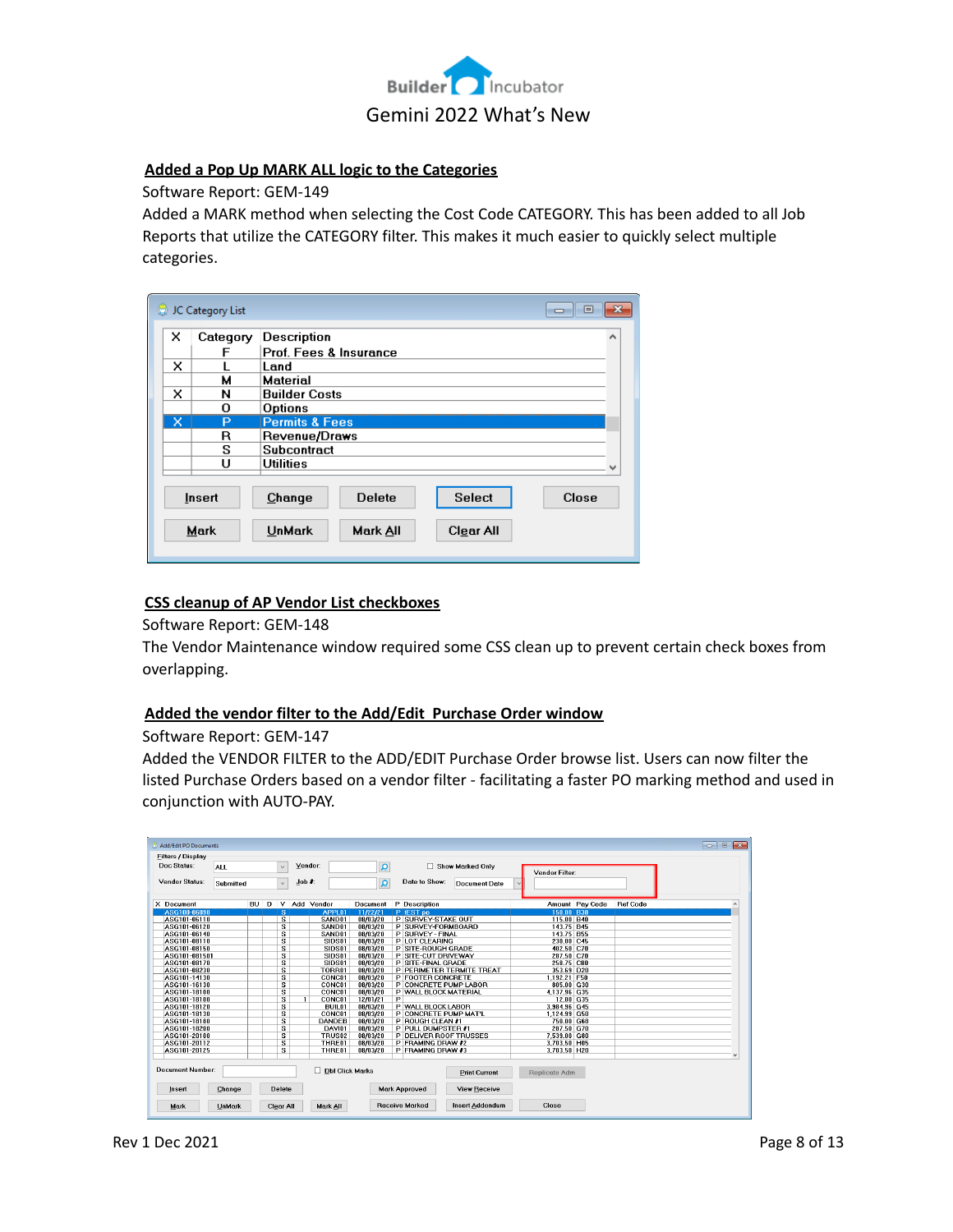

## **Payroll Import - Home State**

Software Report: GEM-145

The Payroll IMPORT MODULE was updated to provide better control related to an employees HOME STATE classification.

| smith, Dave |             |       |        |
|-------------|-------------|-------|--------|
|             | $\mathbf C$ | 80.00 | 960.00 |
|             |             |       |        |
|             |             |       |        |
|             |             |       |        |
|             |             |       |        |
|             |             |       |        |
|             |             |       |        |
|             |             |       |        |
|             |             |       |        |
|             |             |       |        |
|             |             |       |        |

## **Added initial upload and update to Purchase Order Reason Code in WebPortal**

Software Report: GEM-144

Added the Reason Code logic to the Web Portal. In Gemini we also added code to perform an initial upload of Reason Codes as well as an automated sync anytime changes are made to the Reason Code table within Gemini.

## **Added CLOSED checkbox to the AIA job list**

#### Software Report: GEM-143

The SHOW CLOSE allows users to filter the AIA job list to display only OPEN jobs.

| AIA Job List       |              |                                                            |              |       | $\mathbf{x}$<br>$\Box$<br>$\Box$ |
|--------------------|--------------|------------------------------------------------------------|--------------|-------|----------------------------------|
|                    |              |                                                            |              |       | <b>Show Closed Jobs</b><br>☑     |
|                    |              | by Number by Description by Plan ID by Owner by Contractor |              |       |                                  |
| <b>Job Number</b>  |              | <b>Status Description</b>                                  | Plan ID      | Owner | Contractor                       |
| <b>ASG100</b>      | $\mathbb{C}$ | ASG100-Smith-Alafia                                        | Alafia - ASG |       | <b>Contratctor</b>               |
| <b>ASG103</b>      | $\Omega$     | ASG103-Rivera-Dresdin                                      | Alafia - ASG |       |                                  |
|                    |              |                                                            |              |       |                                  |
|                    |              |                                                            |              |       |                                  |
|                    |              |                                                            |              |       |                                  |
|                    |              |                                                            |              |       |                                  |
|                    |              |                                                            |              |       |                                  |
| <b>Job Number:</b> |              |                                                            |              |       |                                  |
|                    |              |                                                            |              |       | <b>Job Related Task</b>          |
| Insert             | Change       | <b>Delete</b>                                              | Close        |       | G701 Change Order                |
|                    |              |                                                            |              |       | G703 Worksheet                   |
|                    |              |                                                            |              |       |                                  |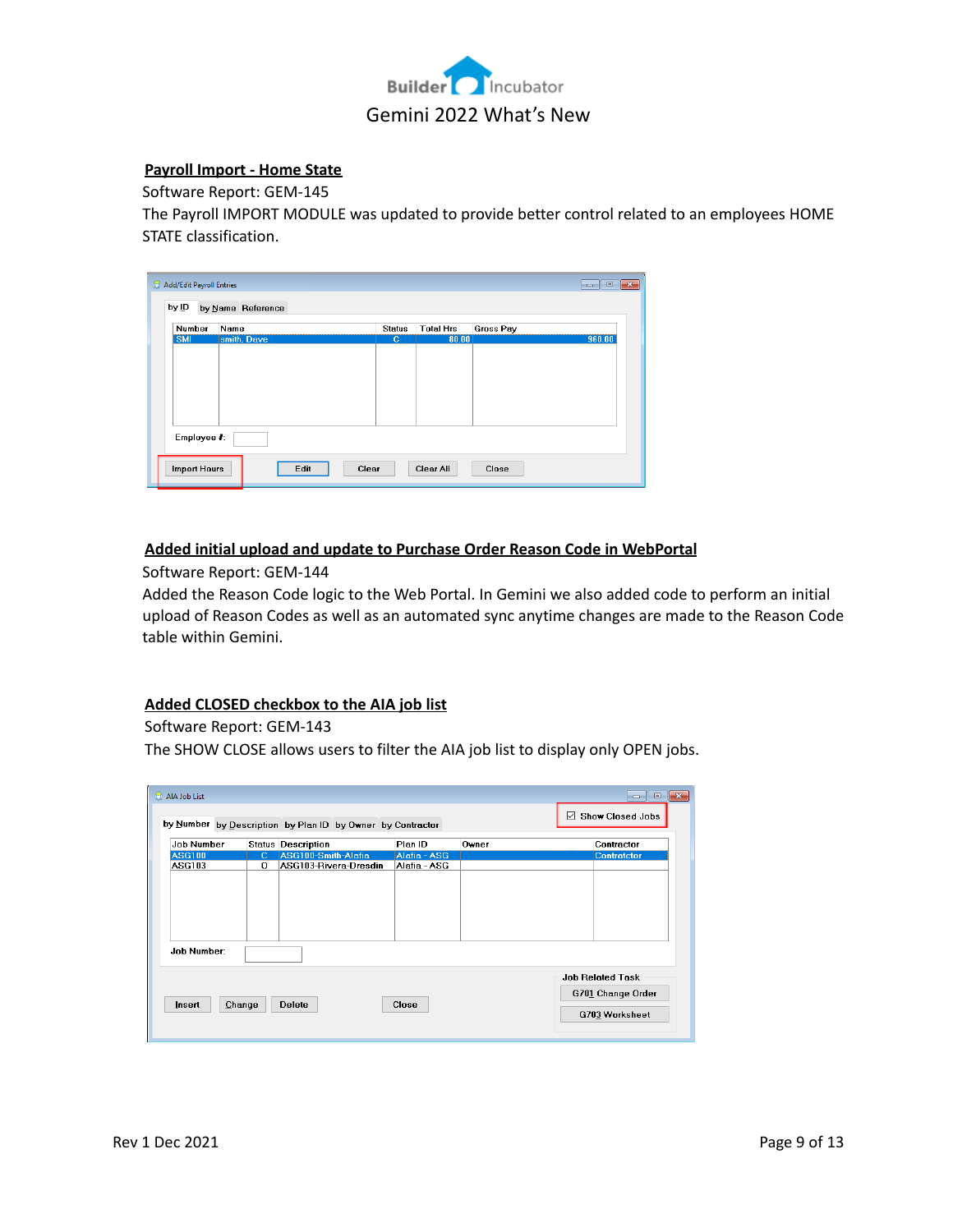

## **AP Vendor List Maintenance added several more tabs**

Software Report: GEM-141a

Added the PAY CODE, REFERENCE CODE, VENDOR FILTER, STREET, CITY, STATE to the AP Vendor List.

| Vendor List   |   |       |                                             |          |                 | $\Box$                   | $-25$<br>$\Box$     |
|---------------|---|-------|---------------------------------------------|----------|-----------------|--------------------------|---------------------|
|               |   |       |                                             |          |                 | <b>Show Deleted</b>      |                     |
| Vendor # Name |   | D/B/A | Pay Code Ref Code Vendor Filter Street City |          | State           | <b>Show Lenders Only</b> |                     |
| Vendor #      | s | Web   | Name                                        | Pay Code | <b>Ref Code</b> | <b>Vendor Filter</b>     | $\hat{\phantom{a}}$ |
| 123FRA        | А |       | 123 Framing test                            | A05      | <b>WK</b>       | <b>NoAuto</b>            |                     |
| 123NEW        | А | Y     | New Vendor                                  | A15      |                 | Auto                     |                     |
| 123P01        | А | v     | 123 Paint                                   |          |                 | S.M                      |                     |
| 123SOL        | А | ◡     | <b>123 Solar Solutions</b>                  |          |                 |                          |                     |
| <b>AASMH</b>  | А | ◡     | Aarons Smith Works                          |          |                 |                          |                     |
| ABCP01        | А | v     | ABC Painting                                |          |                 |                          |                     |

## **AP Vendor List Maintenance added new columns to SELECT COLUMNS TO SHOW/HIDE** Software Report: GEM-141b



## **AP Vendor List Maintenance added LOOKUP fields using CONTAINS**

#### Software Report: GEM-141a

Added LOOKUP fields utilizing the CONTAINS lookup logic for each of the new tabs.

|                       |   |     |                                                                 |             |              | <b>Show Deleted</b>                         |
|-----------------------|---|-----|-----------------------------------------------------------------|-------------|--------------|---------------------------------------------|
|                       |   |     | Vendor # Name D/B/A Pay Code Ref Code Vendor Filter Street City |             | <b>State</b> | <b>Show Lenders Only</b>                    |
| Vendor #              | s | Web | Name                                                            |             |              | Pay Code Ref Code Vendor Filter<br>$\wedge$ |
| CORV01                | А | Y   | Corvette Corian Co.                                             |             |              |                                             |
| GRAN01                | А | Y   | <b>Granite Guys</b>                                             |             |              |                                             |
| BUIL01                | A | Y   | <b>Building Blocks Masons Co.</b>                               |             |              |                                             |
| 123NEW                | А | Y   | New Vendor                                                      | A15         |              | Auto                                        |
| WOOD01                | A | Y   | Woodcutters Lumber Co.                                          |             |              | R                                           |
| SAND01                | А | Y   | <b>Sanders &amp; Sanders Surveyors</b>                          |             |              | B.V                                         |
| CORK01                | А | Y   | Corky's Slab Contractors Inc.                                   |             |              | Group2                                      |
| <b>CONS01</b>         | A | Y   | <b>Concrete Steel Products Corp.</b>                            |             |              | м                                           |
| 123FRA                | A | Y   | 123 Framing test                                                | A05         | <b>WK</b>    | <b>NoAuto</b>                               |
| <b>Vendor Filter:</b> |   |     |                                                                 | <b>View</b> |              |                                             |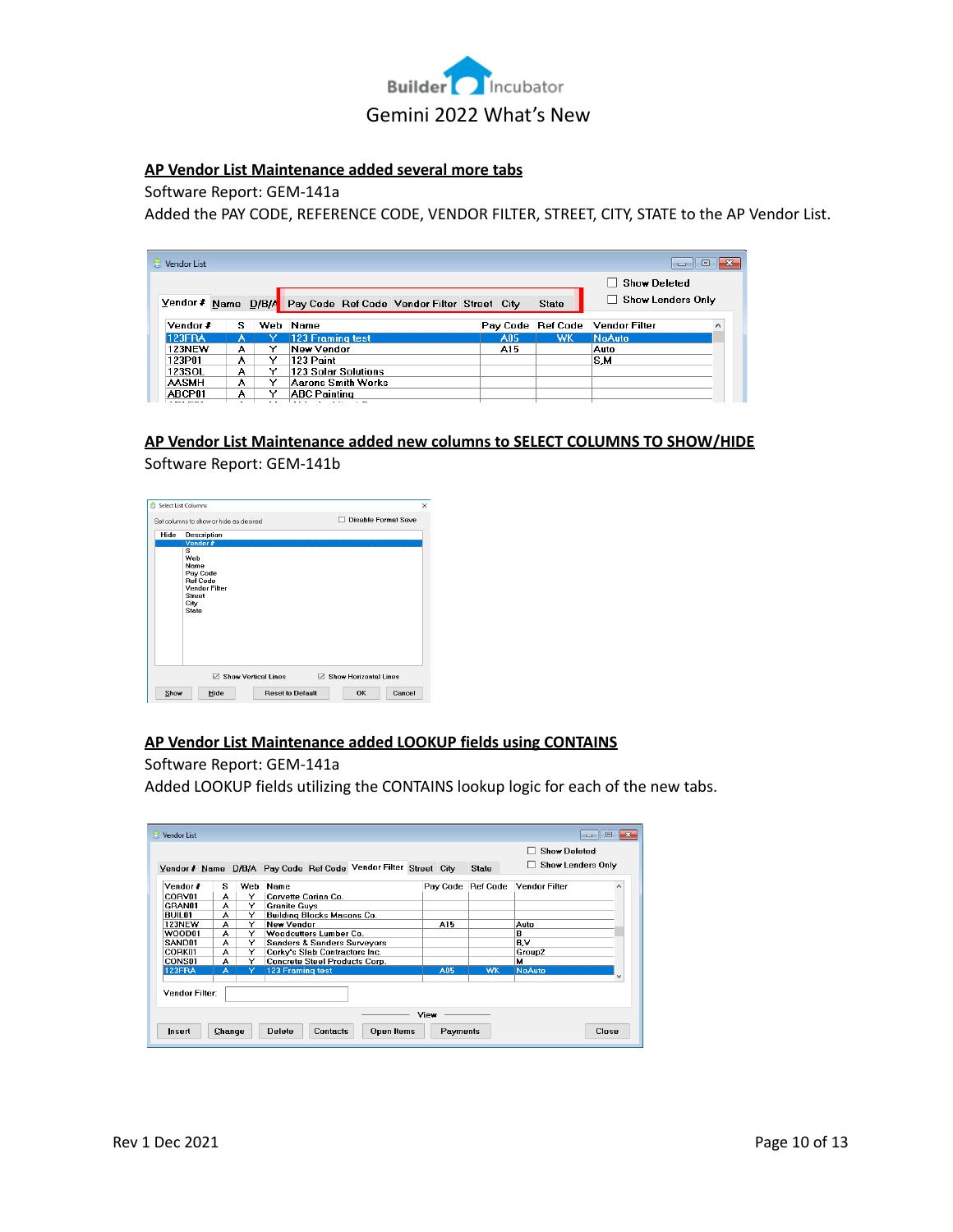

## **Created logic to SYNC the Gemini Job list to the WebPortal**

Software Report: GEM-135

The Web Portal has become the "go-to" resource for job specific information, especially for field and sales employees, not to mention the value to vendors. Therefore we decided to add an automated SYNC functionality from Gemini to the Web Portal to automatically update certain SQL tables immediately as those values are changed in Gemini. This keeps the Web Portal data current and greatly speeds up the user's experience in the Web Portal.

## **Added "CLOSE COST CODE" to the Process Purchase Order Window**

## Software Report: GEM-125

Added a CLOSE COST CODE check box to the Purchase Order Auto-Pay process. This will allow the users to close individual job cost codes at the time of processing purchase orders through to accounts payable. By closing individual cost codes the Project Cost reporting is enhanced.

| PO Document Marked Receive     |                        | 回<br>$\Box$                      |
|--------------------------------|------------------------|----------------------------------|
| Total PO's & Addendums:        | 14                     |                                  |
| <b>Marked Draft Documents:</b> | 0                      | (will be skipped)                |
| <b>Invoice Date:</b>           | 11/30/21               | ▦                                |
| <b>Posting Date:</b>           | 11/30/21               | ▦                                |
| <b>Invoice Due Date:</b>       |                        | m                                |
|                                | <b>Close Cost Code</b> | Override Vendor Default Due Date |
| Lowest Batch #:                |                        |                                  |
|                                | OK                     | Cancel                           |

## **Added the ability to export and combine multiple companies using the Job Detail Export Profile**

Software Report: GEM-123

Created a new Job Detail Report with the ability to EXPORT data from multiple Gemini companies. When a builder utilizes a multi-company structure and desires to combine the job cost data from multiple companies into a single job data structure.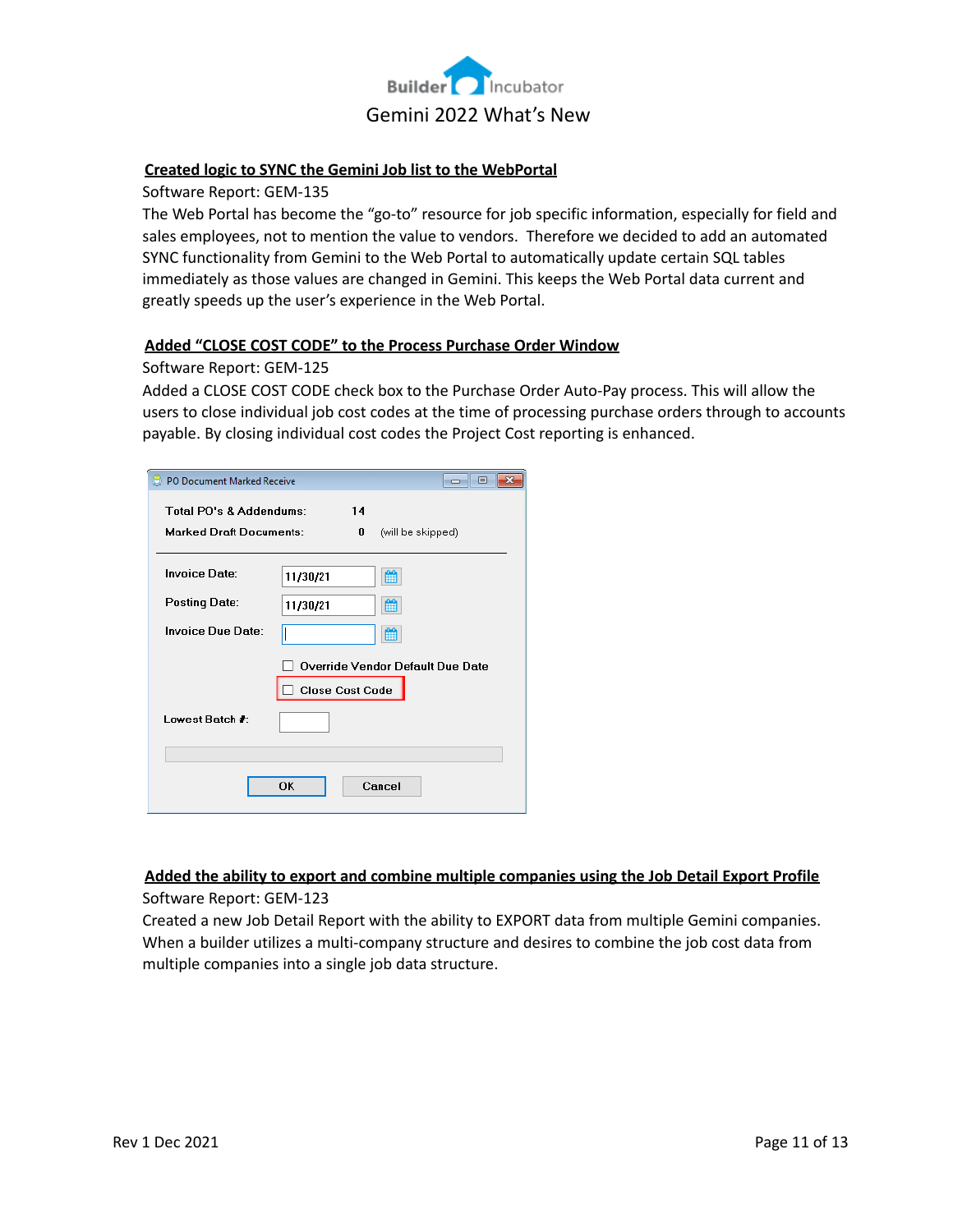



Select the JOB or JOBS you wish to export. Set the remaining other filters based on your reporting requirements. Set the EXPORT PROFILE as you would for other reports - define the columns to export and the path to save the data file.

| <b>Print Job Detail Report</b>                                 | $\overline{\mathbf{x}}$<br>$\Box$<br>$\Box$                                               |
|----------------------------------------------------------------|-------------------------------------------------------------------------------------------|
| <b>Filters Companies</b>                                       |                                                                                           |
|                                                                | <b>Include Source</b>                                                                     |
| <b>Select Jobs to Export</b><br>扫                              | $\Box$ PR<br>$\Box$ AR<br>GL<br>$\Box$ AP<br>$\mathsf{L}$<br><b>Job Status to Include</b> |
| <b>Beginning Post Date:</b><br>₩                               | Closed<br>Inactive<br>Open<br>□                                                           |
| <b>Ending Post Date:</b><br>鱛                                  | Pay Code:<br><b>Exclude Code</b><br>$\ddotsc$                                             |
| Vendor #1<br>Ğ.                                                | Ref Code:<br><b>Exclude Code</b><br>$\ddotsc$                                             |
| AR Cost Plus Cycle:<br>N/A<br>$\checkmark$                     | <b>AR Class:</b><br><b>Exclude Class</b><br>$\cdots$                                      |
|                                                                | GL Group:<br><b>Exclude Group</b><br>$\ddotsc$                                            |
| Categories:                                                    | ٠                                                                                         |
| <b>Cost Codes:</b>                                             | 扫                                                                                         |
| <b>Print Cost Code Notes</b><br><b>Show AP Payment Details</b> | <b>Show AR Payment Details</b>                                                            |
| <b>Print AP Dist. Notes</b><br><b>Print Job Comments</b>       | <b>Print AR Dist. Notes</b>                                                               |
| <b>Print Overruns Only</b><br><b>Consolidate PR Entries</b>    | <b>Print AIA Summary</b>                                                                  |
| <b>Print GL Dist. Notes</b><br><b>Show CCode if Budgeted</b>   | <b>Show Only Posting After Close</b>                                                      |
| <b>Export Profile:</b><br>۾                                    | <b>Additional User Filters</b>                                                            |
| Export                                                         | Cancel                                                                                    |